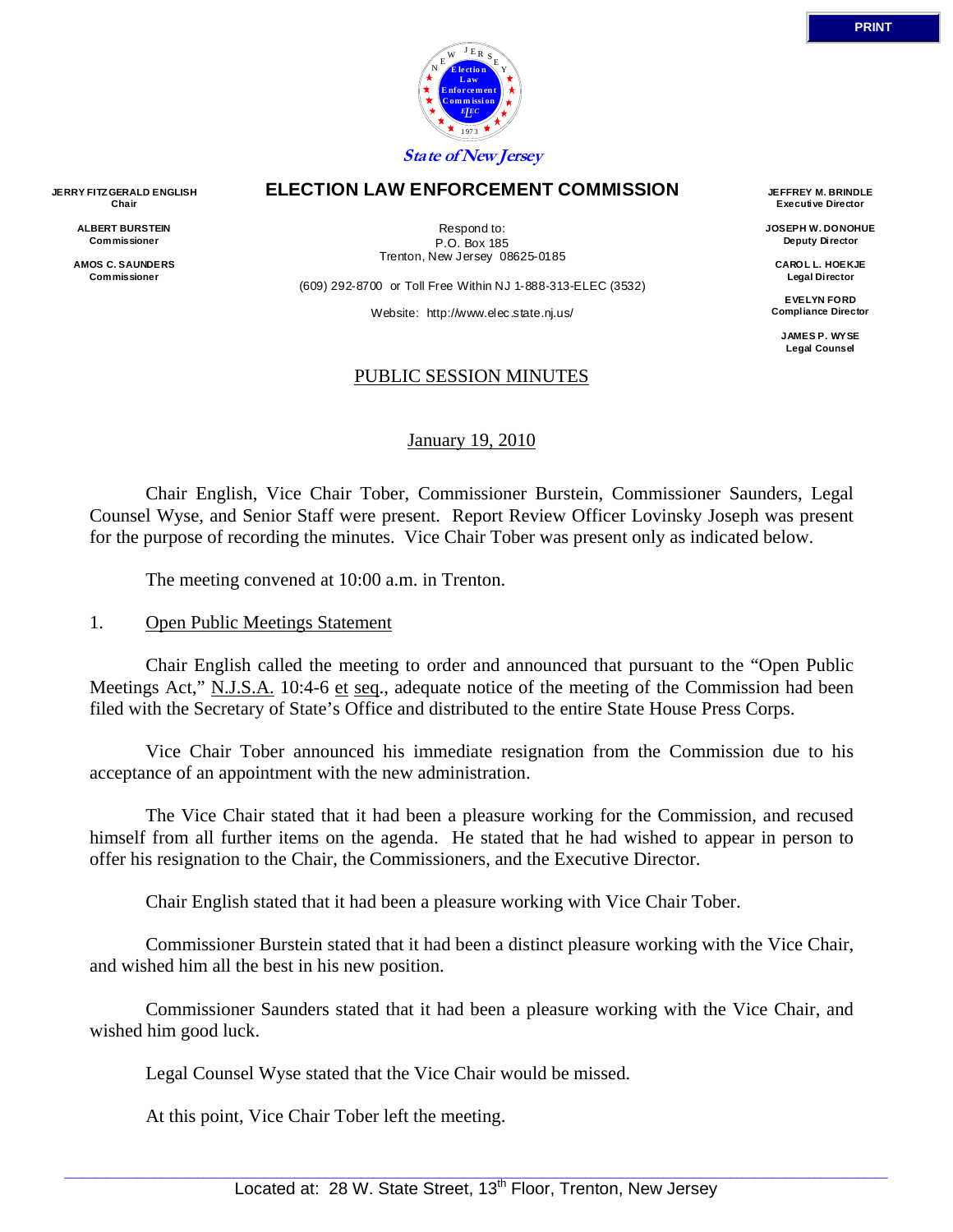#### 2. Approval of Public Session Minutes of December 15, 2009

 On a motion by Commissioner Saunders, seconded by Commissioner Burstein and passed by a vote of 3-0, the Commission approved the Public Session Minutes of December 15, 2009.

#### 3. Report on Reimbursement of 2009 Gubernatorial Ballot Statement Costs

 Special Programs Director Amy Davis reported to the Commissioners on the administration of the gubernatorial ballot statement program which permits each gubernatorial candidate to place a statement, not exceeding 500 words, on the general election sample ballots in each of the 21 counties; see N.J.S.A. 19:44A-37 and N.J.A.C. 19:25-15.44. Director Davis added that in the 2009 general election, all 12 gubernatorial candidates submitted statements by the August 17, 2009 deadline.

 The Director reported that as it has in past publicly funded gubernatorial elections, staff contracted with a professional translator to obtain translations of the candidates' statements into Spanish for use by those counties in election districts where bilingual ballots are required pursuant to N.J.S.A. 19:14-21. Director Davis stated that the English and Spanish texts of the candidates' statements were provided to the county clerks on a compact disk for printing on the sample ballots. She further stated that in addition to providing the statements submitted by the 2009 general election gubernatorial candidates to the county clerks for placement on the sample ballots, the English and Spanish statements were made available to the public on the Commission's website.

 Director Davis informed the Commissioners that the Commission is statutorily required by the "New Jersey Campaign Contributions and Expenditures Reporting Act" to reimburse the 21 clerks for the costs of printing and mailing associated with placement of the candidates' statements on the general election sample ballots. The Director noted that the Commission has no jurisdiction concerning the method selected by each of the 21 county clerks for arranging and placing the gubernatorial candidates' statements on the sample ballots. She additionally noted that these costs vary county-to-county based not only on direct printing costs, but also on the number of bilingual ballots that must be printed. Director Davis reported that there is also no way to anticipate increases in population in each particular county. The Director further reported that in 2009, staff requested and received a ballot reimbursement appropriation of \$700,000 to reimburse the 21 clerks for the printing and mailing costs relevant to the ballot statements.

 Director Davis reported that staff received 2009 ballot statement claim forms, totaling \$457,163.86, from the 21 county clerks by the December 15, 2009 deadline as indicated in the chart below: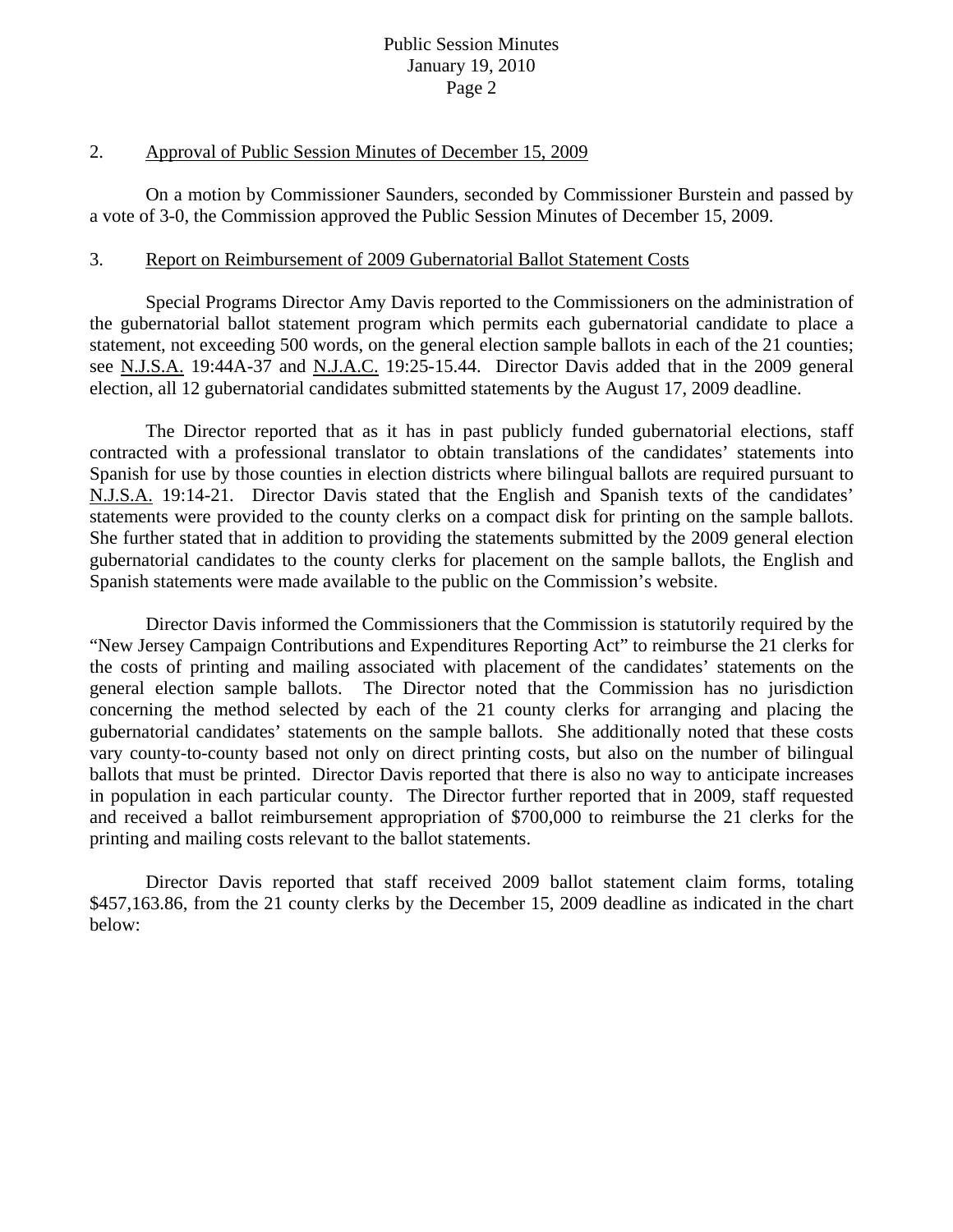| <b>COUNTY</b>     | <b>DATE</b><br><b>FILED</b> | # of BALLOTS<br><b>PRINTED</b> | <b>AMOUNT OF</b><br><b>CLAIM</b> | <b>COST PER</b><br><b>BALLOT</b> |
|-------------------|-----------------------------|--------------------------------|----------------------------------|----------------------------------|
|                   |                             |                                |                                  |                                  |
| <b>ATLANTIC</b>   | 15-Dec-09                   | 166,958                        | \$6,500.00                       | 0.04                             |
| <b>BERGEN</b>     | 30-Nov-09                   | 530,835                        | \$108,650.00                     | 0.20                             |
| <b>BURLINGTON</b> | 11-Dec-09                   | 282,209                        | \$12,212.90                      | 0.04                             |
| <b>CAMDEN</b>     | 14-Dec-09                   | 349,380                        | \$27,169.96                      | 0.08                             |
| <b>CAPE MAY</b>   | 30-Nov-09                   | 70,967                         | \$2,838.68                       | 0.04                             |
| <b>CUMBERLAND</b> | 04-Dec-09                   | 96,371                         | \$4,500.00                       | 0.05                             |
| <b>ESSEX</b>      | 25-Nov-09                   | 410,251                        | \$31,383.09                      | 0.08                             |
| <b>GLOUCESTER</b> | 20-Nov-09                   | 197,000                        | \$12,081.00                      | 0.06                             |
| <b>HUDSON</b>     | 14-Dec-09                   | 350,888                        | \$18,000.00                      | 0.05                             |
| <b>HUNTERDON</b>  | 06-Nov-09                   | 99,875                         | \$12,500.00                      | 0.13                             |
| <b>MERCER</b>     | 14-Dec-09                   | 238,762                        | \$8,500                          | 0.04                             |
| <b>MIDDLESEX</b>  | 15-Dec-09                   | 418,251                        | \$28,321.99                      | 0.07                             |
| <b>MONMOUTH</b>   | 15-Dec-09                   | 466,853                        | \$18,400.00                      | 0.04                             |
| <b>MORRIS</b>     | 23-Nov-09                   | 370,189                        | \$14,807.56                      | 0.04                             |
| <b>OCEAN</b>      | 11-Nov-09                   | 414,414                        | \$74,594.52                      | 0.18                             |
| <b>PASSAIC</b>    | 18-Nov-09                   | 261,050                        | \$23,105.28                      | 0.09                             |
| <b>SALEM</b>      | 15-Dec-09                   | 47,372                         | \$6,875.93                       | 0.15                             |
| <b>SOMERSET</b>   | 30-Nov-09                   | 207,700                        | \$17,790.00                      | 0.09                             |
| <b>SUSSEX</b>     | 18-Nov-09                   | 105,450                        | \$9,832.95                       | 0.09                             |
| <b>UNION</b>      | 09-Nov-09                   | 292,490                        | \$12,500.00                      | 0.04                             |
| <b>WARREN</b>     | 09-Nov-09                   | 66,050                         | \$6,600.00                       | 0.10                             |
| <b>TOTAL:</b>     |                             |                                | \$457,163.86                     |                                  |

 The Director noted that if approved by the Commission, staff will process the reimbursement claims as indicated above, and will pay the amounts requested for 2009 gubernatorial ballot statement printing and mailing costs to the 21 county clerks.

 Commissioner Saunders asked how Bergen County alone could account for almost 25 percent of reimbursement costs. He also remarked that reimbursement costs for Ocean County were also notably higher than average.

 Director Davis replied that additional costs may have been due to the requirement that ballots be printed in Spanish as well as English. She reiterated that the Commission had no control over the printing process.

 The Director suggested that the higher cost reported by Bergen County may also be a result of the large dimensions of the sample ballot. She contrasted the Bergen County sample ballot with examples from Middlesex and Ocean County, which used a booklet format and small type respectively.

 Director Davis reported that she had contacted the Bergen County Clerk for additional information, and was awaiting a response.

 The Director reported that the 2009 reimbursement request from Bergen County was less than the 2005 request, but still higher than average.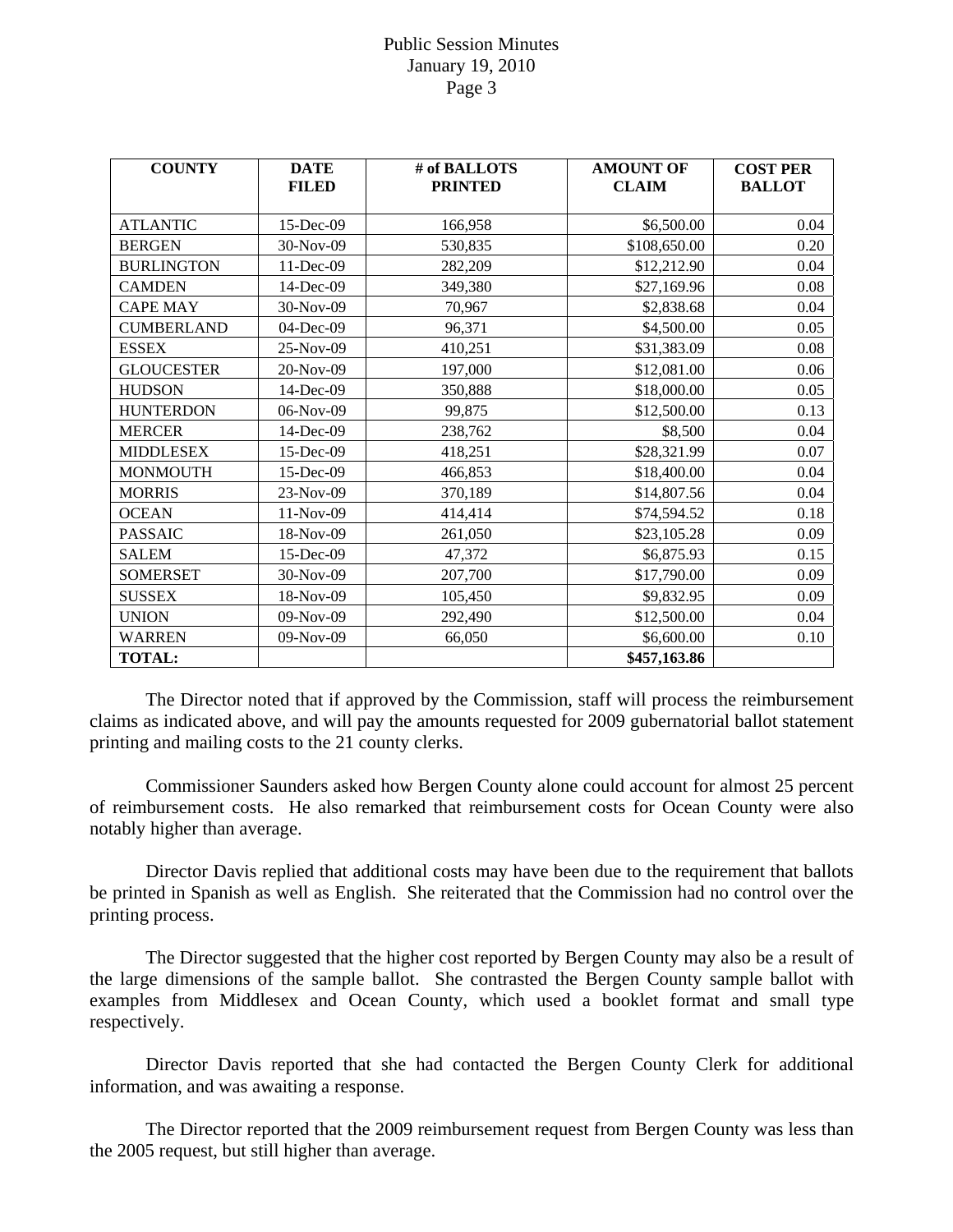Commissioner Saunders asked about the overall average cost per ballot.

 Director Davis stated that the average cost per ballot was about eight cents, and that the Bergen County cost was more than double that figure. Director Davis stated that although the statute requires reimbursement, the Commission may ask for documentation.

 Commissioner Saunders suggested that the Commission obtain more information concerning ballot printing costs.

 On a motion by Commissioner Saunders, seconded by Commissioner Burstein, and passed by a vote of 3-0, the Commission approved the disbursement of ballot statement reimbursements for all claims except for those submitted by Bergen and Ocean County.

 Commissioner Saunders asked Director Davis if she could obtain the names of printing vendors and bids received.

The Director replied in the affirmative.

 On a motion by Commissioner Burstein, seconded by Commissioner Saunders, and passed by a vote of 3-0, the Commission approved a request for additional information concerning ballot printing expenses for Bergen and Ocean County.

#### 4. Review of 2009 Gubernatorial Expenditures

 Special Programs Director Amy Davis discussed the procedures for obtaining the services of an independent auditing firm in the spring to review the public funds expenditure activity of the 2009 publicly financed gubernatorial candidates. Among the procedures to be performed as part of that review will be a verification that the primary and general election expenditure limits have been observed, an examination of postelection expenditures to confirm that they conform to the applicable restrictions, and a verification of the amounts of funds, if any, remaining in the campaign depositories and available for return to the State.

 Director Davis reported that during January staff will prepare a request for bids and provide it to the vendors that have been approved by the State for auditing services. The Director added that the request for bids will detail that the work to be performed includes review of expenditures of the 2009 primary and general election publicly financed campaigns. She stated that the term "Agreed Upon Procedures" instead of the term "audit" would be used because "audit" has a specific meaning in accounting practice and requires detailed review of both contribution and expenditure transactions. Director Davis explained that a detailed review of contributions would duplicate the review performed by the Special Programs staff. The Director reported that the request for bids will specify that the review is to focus on expenditure activity and only to perform limited review of bank account activity relevant to contributions.

 On a motion by Commissioner Burstein, seconded by Commission Saunders and passed by a vote of 3-0, the Commission approved the status report concerning review of 2009 gubernatorial expenditures.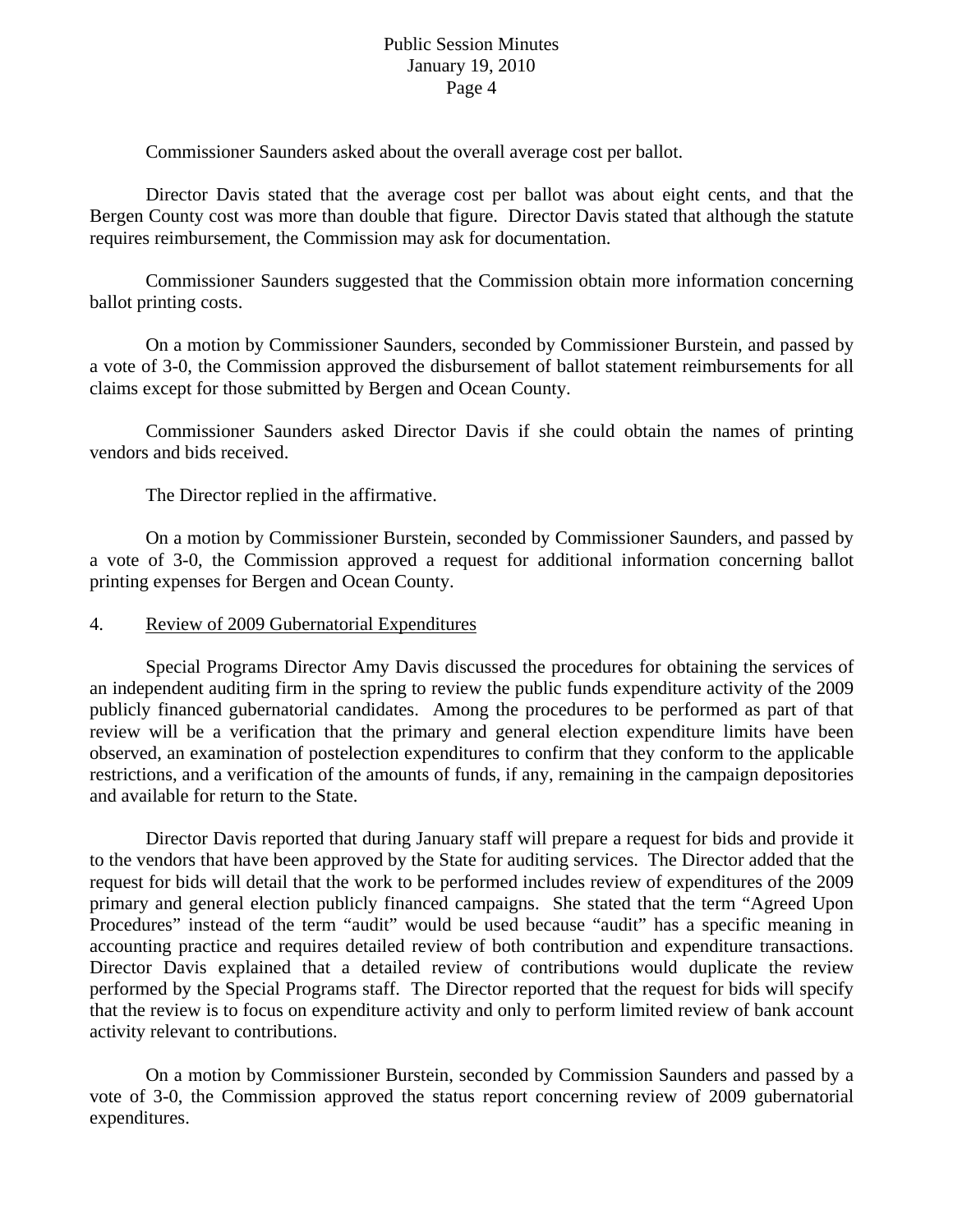#### 5. Executive Director's Report

#### A. Citizens United v. Federal Election Commission (FEC)

 Executive Director Brindle informed the Commissioners that he anticipated a decision in this case in the near future. The Executive Director stated that the case challenged electioneering restrictions in the Bipartisan Campaign Reform Act of 2002 as well as the 1990 Supreme Court decision in Austin v. Michigan State Chamber of Commerce that upheld a ban on corporate and union political expenditures.

 Executive Director Brindle noted that as corporate and union political expenditures were already allowed with disclosure in New Jersey, a federal ruling loosening restrictions on such entities would likely have little effect on State regulations. He added that staff would remain vigilant for any potential effect on the Commission's statute.

#### B. Green Party of Connecticut v. Garfield

 Executive Director Brindle reported on the decision rendered by the U.S. District Court for the District of Connecticut on August 27, 2009. The Executive Director stated that this ruling, which declared a state public financing program unfair to minor party candidates, was a challenge to campaign finance reforms. He noted that the decision upheld a ban on contributions from lobbyists and state contractors; however, this ban was currently being challenged by the American Civil Liberties Union.

 The Executive Director reported that the Second Circuit Court of Appeals was reviewing the ruling. He further reported that this case may influence public financing and pay-to-play regulation.

#### C. Transition Report

 The Executive Director reported that he had not heard from the transition team on the status of a pending meeting.

### D. Budget

 Executive Director Brindle informed the Commissioners on the status of the Commission's budget. He noted that more funds had been taken by the Office of Management and Budget (OMB) from the Commission's non-salary account.

 The Executive Director reported that as of the previous week, \$250,000 had been placed in reserve by OMB. He stated that funding for personnel was currently adequate, but the Commission could face difficulties if additional budget cuts were enacted. The Executive Director added that Information Technology was currently not affected, but system upgrades may be deferred if the current budget trend continues into Fiscal Year 2011.

 Chair English asked about mandatory furloughs, and if the furloughs had had any affect on staff performance.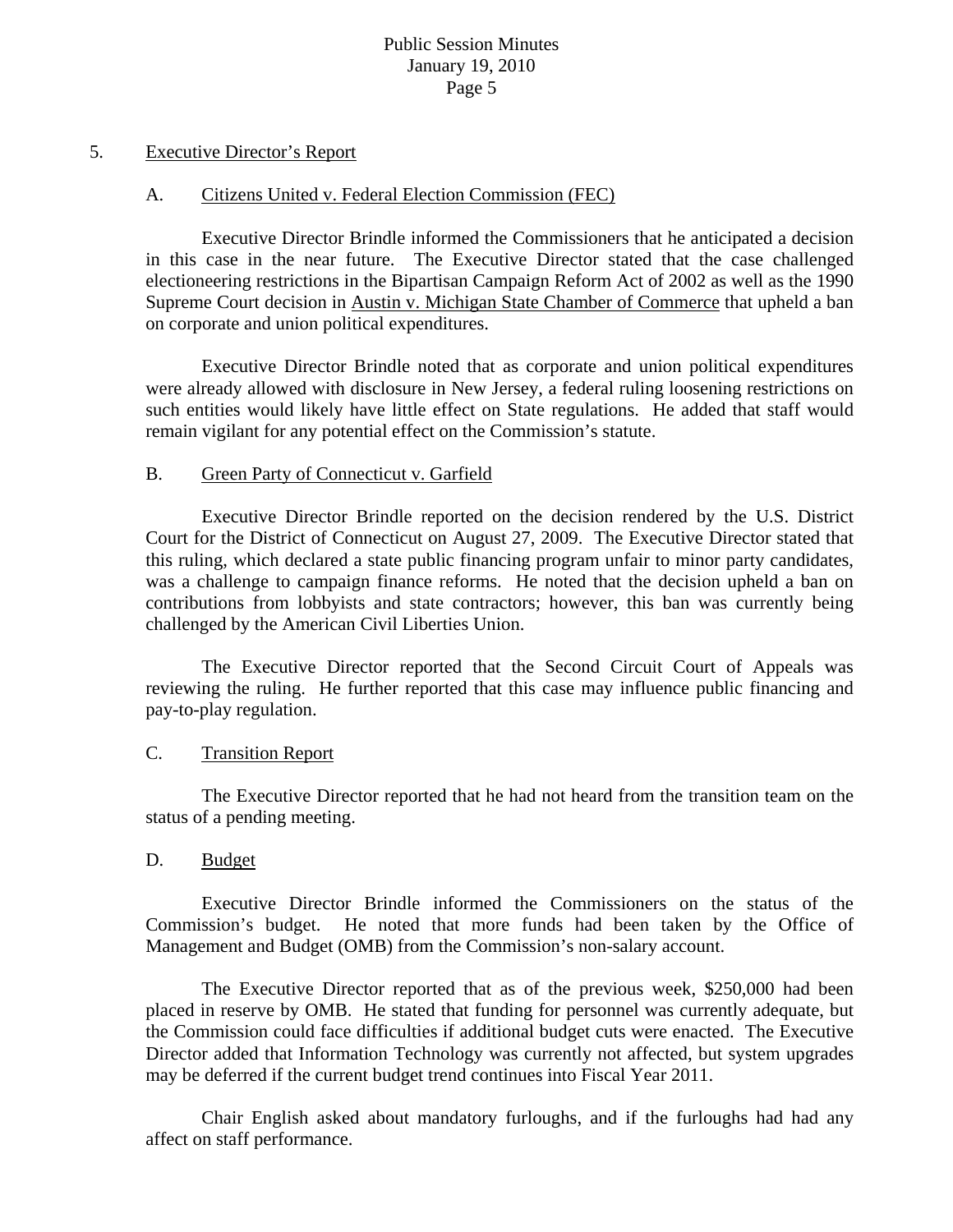The Executive Director stated that staff was beginning its second year of mandated furloughs but that staff continued to work according to high standards. He praised the performance of section directors and Personnel Officer Anita Vaingankar. He noted, however, that the furloughs did affect staff morale, as well as staff pay checks.

# E. Analytical Press Release

 Executive Director Brindle announced that the Commission would soon release the latest "snap-shot" analytical press release detailing annual fundraising totals for the "Big Six" committees. He added that an analytical press release reporting county political organization activity was also forthcoming.

 The Executive Director noted that receipts and expenditures for all committees had decreased from four and eight years ago due to the underperforming economy and pay-to-play reforms.

# F. Local Contributor Database

 Executive Director Brindle reported that the Commission was on target to release local contributor information from the 2009 general election into the new database in February. He recognized Director of Information Technology Carol Neiman and the Data Entry staff for their efforts in achieving this goal.

### G. YouTube Message

 The Executive Director announced that Chair English would record a second message to be uploaded to the YouTube video-sharing website after the meeting. He stated that the message would be an announcement informing members of the general public about the new local contributor database.

### H. Winter/Spring Meeting Schedule

- February 16, 2010 at 10:00 a.m. in Trenton;
- March 23, 2010 at 10:00 a.m. in Trenton; and,
- April 20, 2010 at 10:00 a.m. in Trenton.

# 6. Legislative Recommendations

 Executive Director Brindle presented an overview of possible legislative recommendations. He presented six recommendations and stated that staff had prioritized them. The Executive Director noted that many of these recommendations had appeared in previous annual reports.

 Executive Director Brindle thanked Deputy Director Joseph Donohue for his work in coordinating and drafting the proposals. He reported that the entire management staff contributed to the recommendations, and thanked them for their efforts.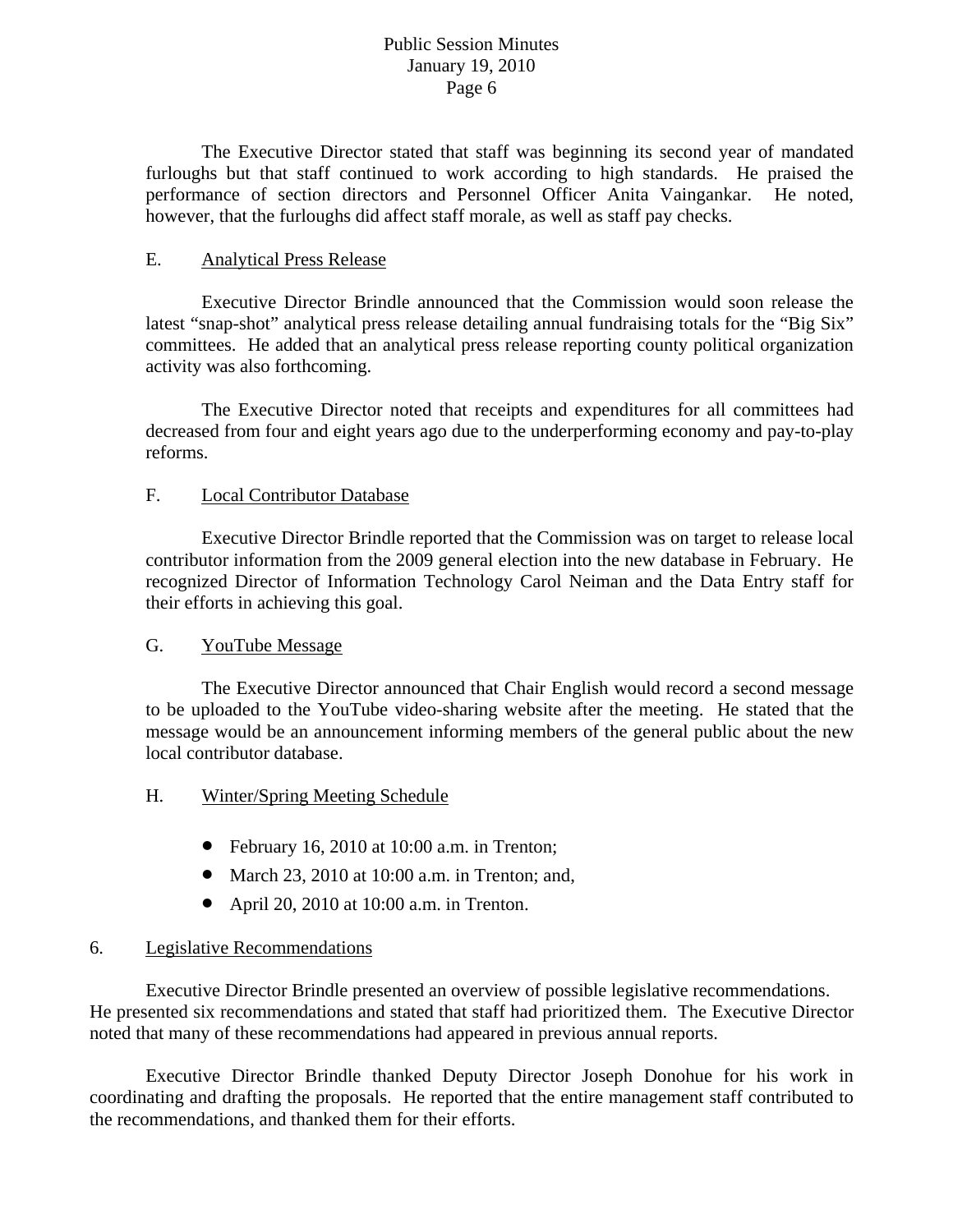Chair English asked the Executive Director how he and Deputy Director Donohue planned to advance the recommendations.

 Executive Director Brindle stated that once the Commissioners approved the recommendations, the main goal should be to get them enacted. He stated that the Commission could initiate contact with the Governor's Office, both chambers of the Legislature, and individual legislators. He also had considered a possible press conference. The Executive Director also suggested meeting with civic groups and good-government organizations. Executive Director Brindle stated that these measures would give legislators time to prepare responses before public announcement of the recommendations.

 Commissioner Burstein stated that the initiative should not be done piecemeal, and noted that the Senate and Assembly were currently in the midst of leadership reorganization. He added that contact with the new leadership should be a high priority.

Commissioner Saunders agreed with Commissioner Burstein's statements.

Chair English agreed that the initiatives should be presented as a cohesive body.

 Commissioner Burstein stated that gaining legislative attention would be difficult, and advised that the Commission complete preparations as soon as possible to take advantage of the opportunities offered by a new administration.

 Chair English stated that we will encourage bipartisan support and agreed with Commissioner Burstein's statements, noting that the Commission has historically been successful in its initiatives. She asked for Deputy Director Donohue's thoughts on the matter.

 Deputy Director Donohue stated that the proposals were a combination of longstanding issues and emerging issues. The Deputy Director noted that the new local contributor database helped reveal the possible influence of lobbying at the local level that is not regulated. He stated that he does not think disclosure of this activity is unwarranted.

 Chair English stated that the Commission must remain on top of current trends in order to successfully execute the disclosure process that constitutes the foundation of the Commission's mission.

A discussion of the recommendations followed.

### **(1) Wheeling**

 Commissioner Burstein expressed satisfaction that the activity known as "wheeling" was a priority in the legislative proposals.

#### **(2) Lobbying on Behalf of Public Institutions**

 Executive Director Brindle reported that hospitals and other public institutions including state universities that compete for grants and funding hire lobbyists to influence state government. He added that there had been much discussion concerning proposed reporting requirements of such activity.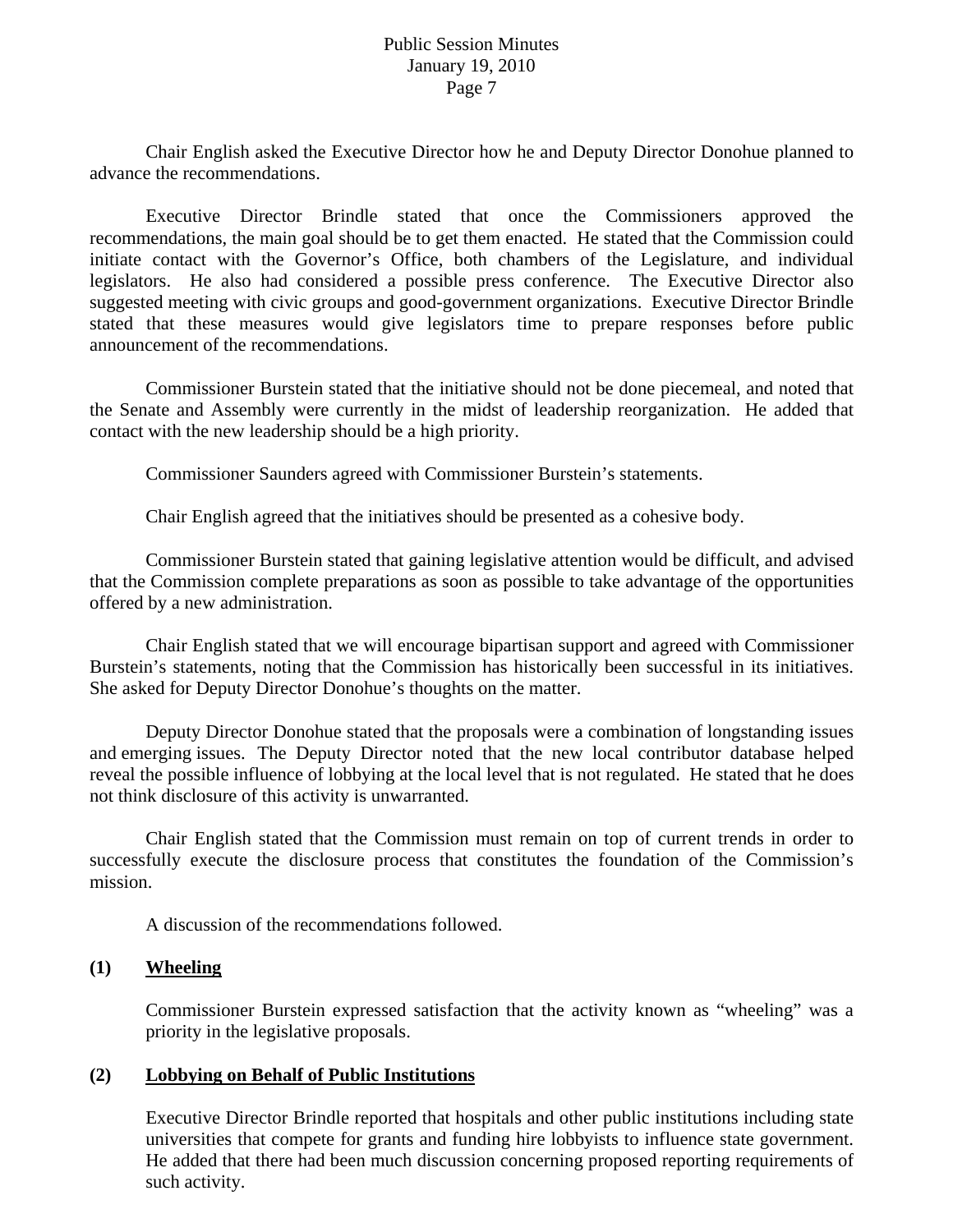Deputy Director Donohue also noted that some of the independent commissions may have lobbyists and do not disclose this activity.

 Executive Director Brindle noted State Comptroller Matthew Boxer has previously made this recommendation.

 Commissioner Burstein announced that he would recuse himself during the vote on this recommendation due to an existing matter concerning the University of Medicine and Dentistry of New Jersey (UMDNJ).

### **(3) Local Lobbying Disclosure**

 The Executive Director stated that if lobbying activity performed on the state level required disclosure, the same requirements should apply for local government where considerable financial activity takes place. He added that proposed regulation of local government lobbying would also encompass school boards, where lobbying would not be prohibited, but require disclosure.

Commissioner Saunders asked if the proposed regulation would apply to registered lobbyists.

 Executive Director Brindle replied that the regulation would be applicable to registered lobbyists compensated for their efforts.

 Legal Director Carol Hoekje noted that an expansion of the definition of "governmental process" would increase the number of filers.

### **(4) Personal Financial Disclosure Statements (PFD)**

 Deputy Director Donohue informed the Commissioners of the proposal to place Personal Financial Disclosure Statements (PFD) on the Internet and change the filing date to improve efficiency. He reported that this task would be easy as the information was already uploaded into the Commission's system.

 Executive Director Brindle stated that changing the filing date would make disclosure easier for filers and the Commission by increasing the time available to the Commission to obtain candidate lists from the Secretary of State as well as increasing the time available to candidates to gather financial information. He anticipated that this proposal would reduce confusion and redundancy.

 Commissioner Burstein asked if the PFD requirements on the part of the Commission and OLS were the same.

Executive Director Brindle replied that they were similar.

 The Executive Director stated that the proposal would not expand the scope of disclosure, but would place the information on the Internet.

 Commissioner Saunders stated that the proposal would help legislators by giving them more time to report financial information.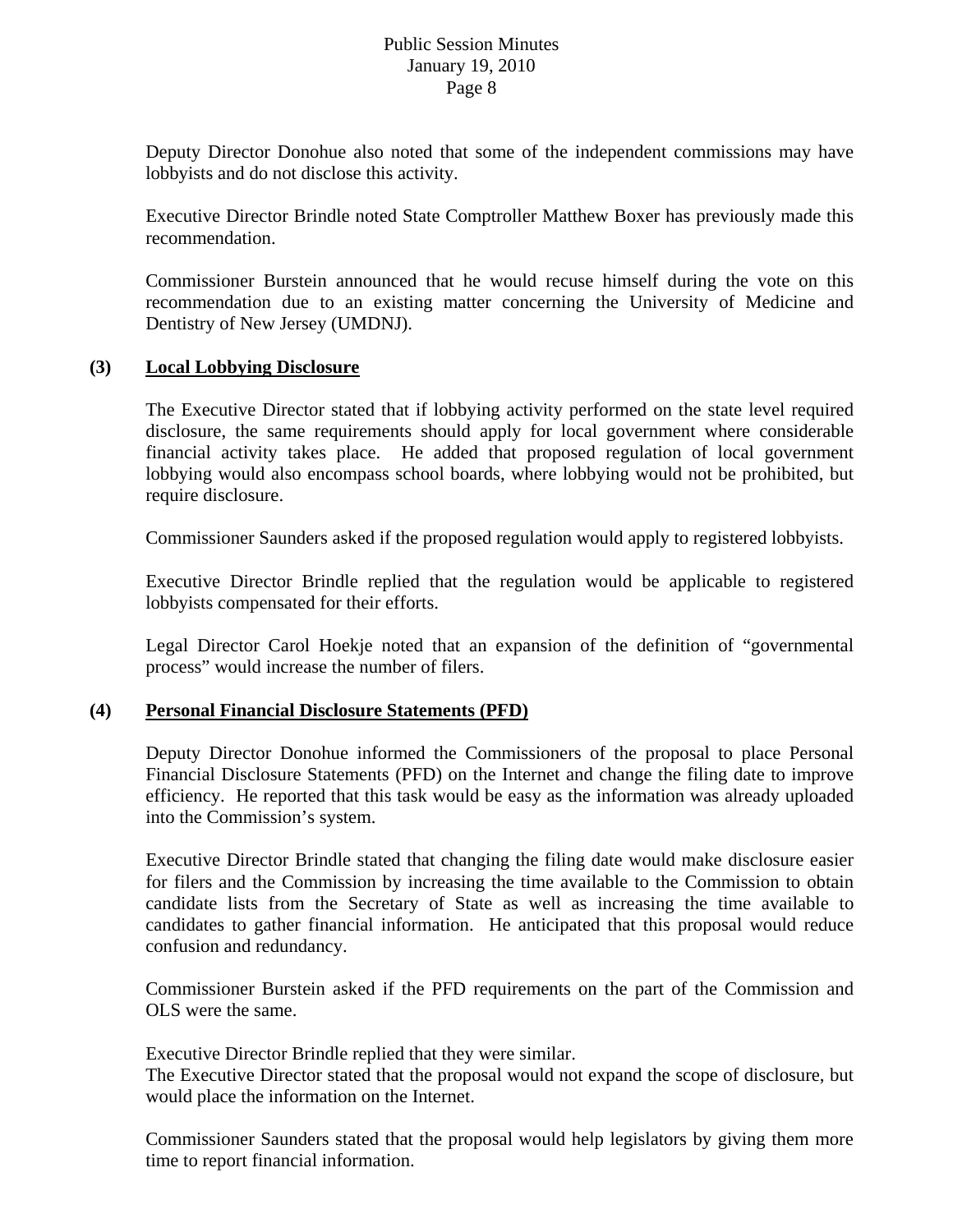## **(5) Affiliated Political Action Committees (PACs)**

 Executive Director Brindle informed the Commissioners of the proposal to prohibit the proliferation of affiliated PACs in New Jersey. He stated that this initiative could possibly be accomplished via rule making instead of creating a new statute.

 The Executive Director reported that affiliated PACs have become a possible way to circumvent pay-to-play laws and contribution limits.

 Deputy Director Donohue reported that other campaign finance regulatory agencies such as the Federal Election Commission and the New York City Campaign Finance Board regulate this type of activity.

 Chair English asked how the Commission could proceed making this proposal into a regulation.

 The Chair asked if the current statute defined a PAC to be a committee with a minimum of two individuals.

 Legal Director Hoekje replied in the affirmative. She stated that she would spend additional time examining the statutory and regulatory authority issue.

## **(6) Pay-to-Play**

 Executive Director Brindle informed the Commissioners of a recommendation to extend "payto-play" regulation to the local level by abolishing the "fair and open" exclusion and prohibiting business entities from entering county or municipal contracts larger that \$17,500 if they make certain political donations.

 The Executive Director noted that this recommendation had been proposed by Governor Corzine, and is supported by Governor Christie. He added that this proposal had been recommended in both chambers of the Legislature, but never advanced to become legislation.

 Commissioner Burstein noted that the interweaving of lobbying entities at the local level often circumvent regulations. He suggested a preamble noting their intent and addressing gaps in the laws.

Executive Director Brindle approved of the proposal for a preamble.

### **Vote on Legislative Recommendations**

(1) On a motion by Commissioner Burstein, seconded by Commissioner Saunders, and passed by a vote of 3-0, the Commission approved the recommendation to expand the regulation of "wheeling" to include contributions by county political party committees to other county political party committees during the entire year.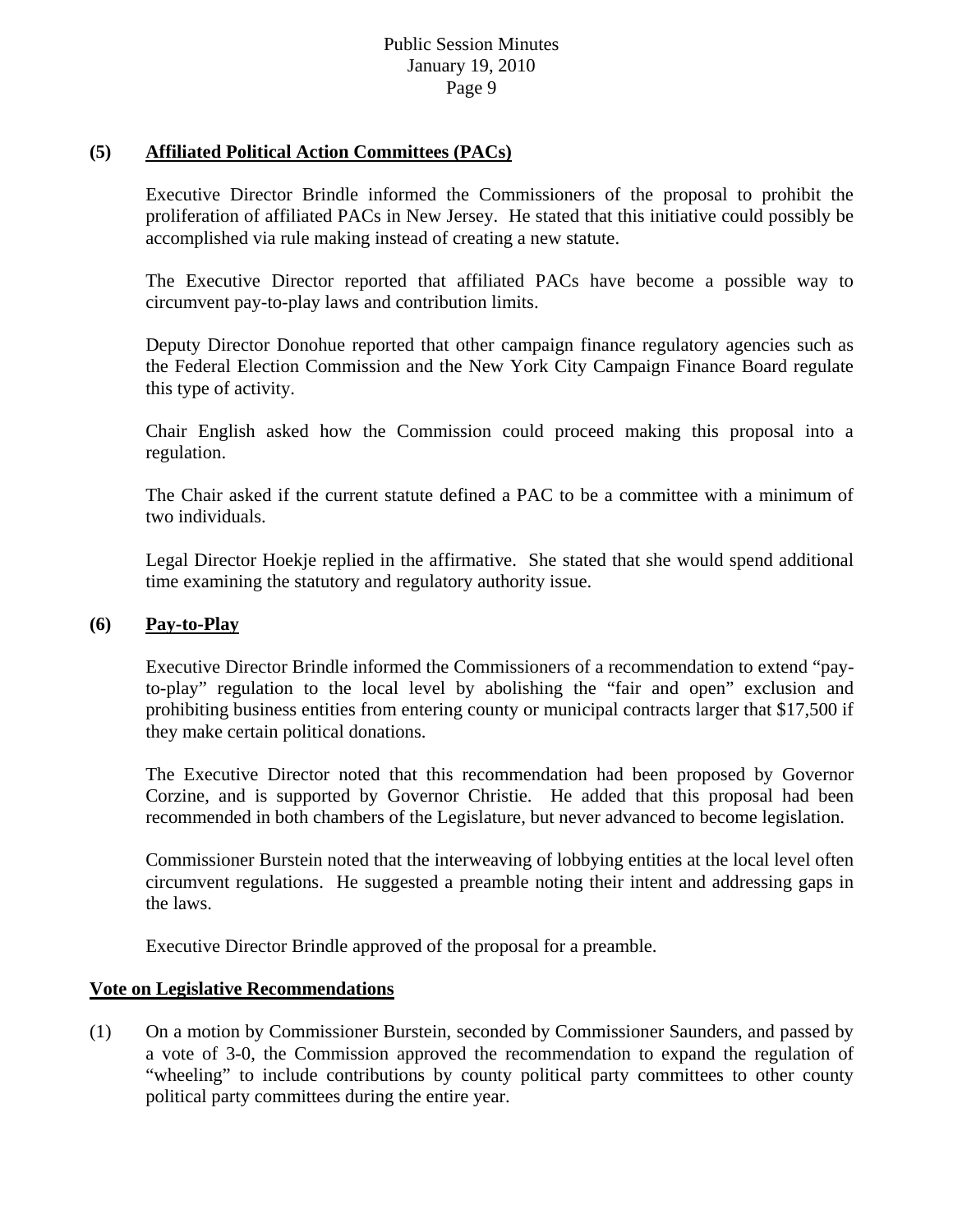- (2) On a motion by Commissioner Saunders, seconded by Chair English, and passed by a vote of 2-0, the Commission approved the recommendation to require lobbying activity on behalf of government agencies to be disclosed by registered lobbyists. Commissioner Burstein recused himself from this vote.
- (3) On a motion by Commissioner Saunders, seconded by Commissioner Burstein, and passed by a vote of 3-0, the Commission approved the recommendation to broaden the governmental activities law to include disclosure by registered lobbyists of activity involving the lobbying of local government entities.
- (4) On a motion by Commissioner Burstein, seconded by Commissioner Saunders, and passed by a vote of 3-0, the Commission approved the recommendation to place the Personal Financial Disclosure Statements of candidates on the Internet and change the filing date to improve efficiency.
- (5) On a motion by Commissioner Burstein, seconded by Commissioner Saunders, and passed by a vote of 3-0, the Commission approved the recommendation concerning regulation of affiliated PACs in New Jersey.
- (6) On a motion by Commissioner Burstein, seconded by Commissioner Saunders, and passed by a vote of 3-0, the Commission approved the recommendation to expand pay-to-play restrictions by abolishing the "fair and open" exclusion that applies to the awarding of contracts at the county and local level and to ban businesses from entering into contracts worth more than \$17,500 if they have made a contribution of \$300 or more.

### **Deletions of Legislative Recommendations**

 Recommendation: Provide for uniform disclosure of gifts, reimbursements and honoraria of over \$250 in a calendar year and require disclosure of their value and a description of the article if other than cash (first proposed in 2000).

• Enactment of 2003 gift restrictions and disclosure requirements satisfies these criteria.

 Recommendation: Require reporting of the occupation and employer of individuals providing reportable benefits (first proposed 1994).

• This recommendation has become less pressing due to the sharp drop in benefit passing since it was originally proposed 16 years ago. Since 2001 alone, reported gifts have dropped 81 percent to just \$22,360 in 2008. All gifts reported last year were provided by lobbyists, trade associations or ideological PACs.

 Recommendation: Change the due date of the PFD filing by a candidate in the primary and general election to the due date of the 29-day preelection report for that election (first proposed 2007).

• Replaced by new recommendation for filing deadlines mentioned above.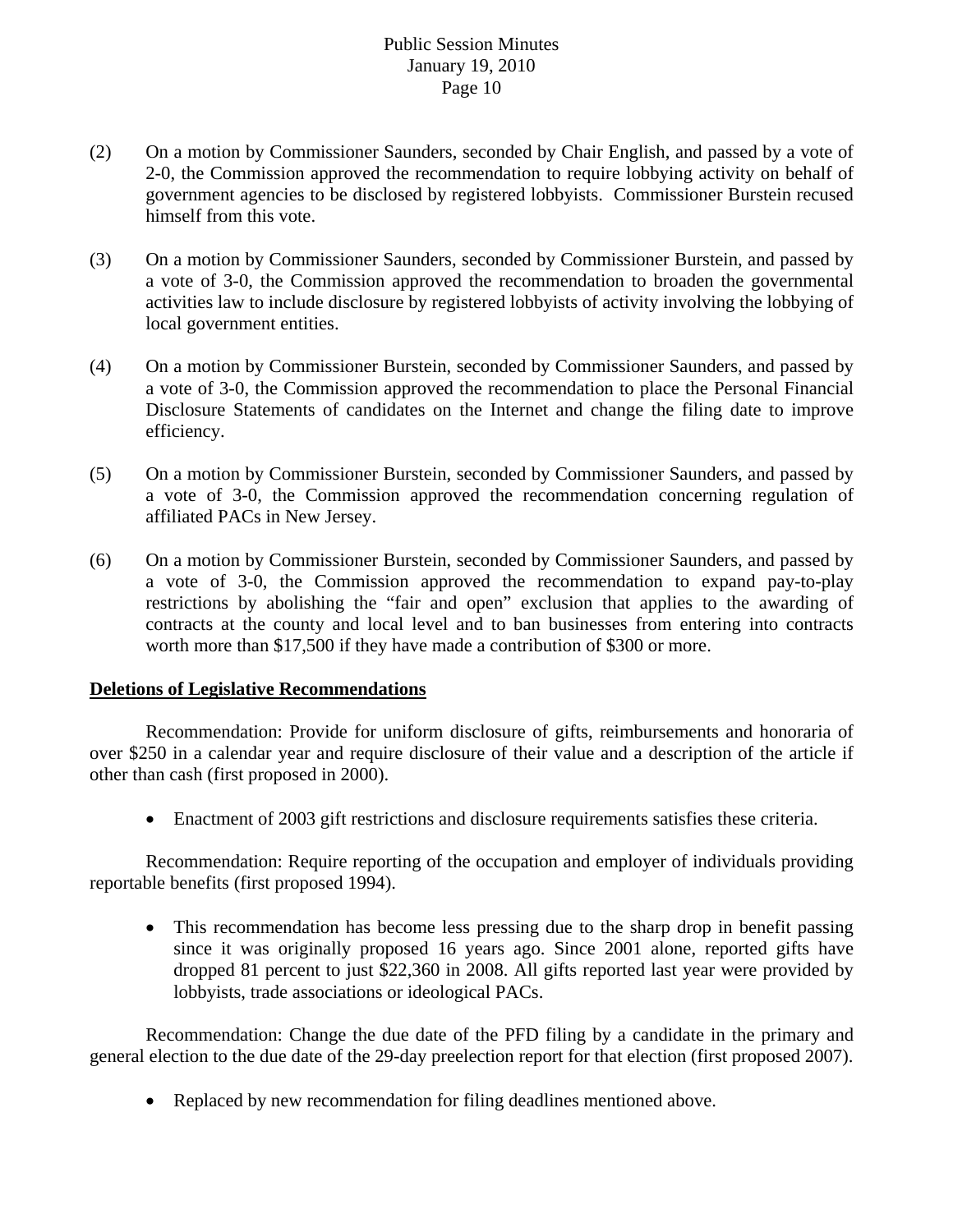Executive Director Brindle discussed the possible deletions from past legislative recommendations.

 On a motion by Commissioner Saunders, seconded by Commissioner Burstein, and passed by a vote of 3-0, the Commission approved deleting from the Commission recommendation list the proposal to provide for uniform disclosure of gifts, reimbursements and honoraria over \$250 in a calendar year and require disclosure of their value and a description of the article if other than cash.

Commissioner Burstein asked if disclosure of gifts was already required.

The Deputy Director replied in the affirmative.

 Chair English stated that she had reservations about deleting the occupation and employer recommendation.

 Deputy Director Donohue reported that most gifts were from lobbyists, and did not perceive a lack of disclosure as reporting such activity was already required.

 Commissioner Burstein stated that he had no strong feelings one way or the other toward this proposal.

Commissioner Saunders stated that he likewise had no strong feelings on the issue.

The Commission determined to leave this recommendation intact.

 Executive Director Brindle recommended deleting the proposal to change the due date of the PFD filing to the due date of the 29-day preelection report. This action would be consistent with the new proposal concerning PFD filing. The Commission approved this recommendation.

#### **Recommendations to Withhold**

### Possible Deletion Pending U.S. Supreme Court Decision

Recommendation: Ban contributions made directly from corporate and labor union treasuries (first proposed in 1988).

- Presently in New Jersey, some corporations are banned from making donations. These include Atlantic City casino hotels and regulated industries such as utilities and banks. Casino hotels face a total ban. Employees of regulated industries can form political action committees (PACs) and make donations through those PACs. Unions can provide donations either directly or through political action committees.
- For more than two decades, ELEC has recommended a ban on direct donations by corporations and unions. The federal government, and 19 states, currently imposes such a ban on political fund-raising. However, the U.S. Supreme Court is widely expected in "Citizens United v. Federal Election Commission" to declare such bans unconstitutional under the free speech provisions of the U.S. Constitution. The ruling also could have an impact on political communication regulations.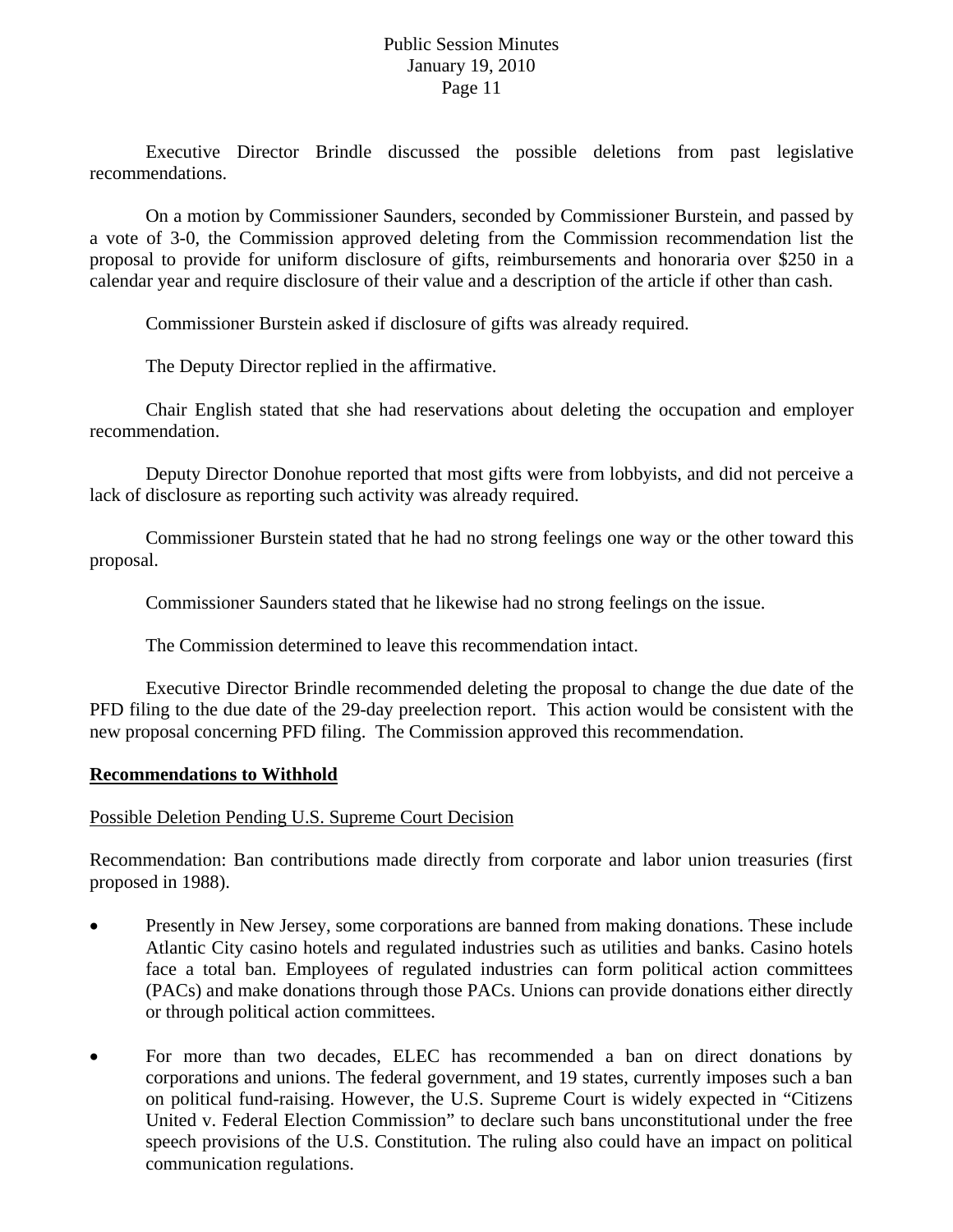Commissioner Burstein discussed the proposed recommendation to delete the proposal to ban contributions made directly from corporate and labor union treasuries.

 Commissioner Burstein recommended leaving the proposed prohibition in place for now, depending on whether a broad or narrow reading of the Constitution is followed in the decision of Citizens United v. FEC. The Commission concurred.

## Possible Recommendation for Legislative Action Pending Decision of New Jersey Supreme Court

• Prohibit state, county, municipal and school board candidates in New Jersey from using campaign funds to pay their legal bills if they are subject to criminal charges.

 The Commission withheld action on this recommendation pending the decision of the New Jersey Supreme Court.

# **Existing Legislative Recommendations**

### Cost Savings and Efficiencies

 The Executive Director stated that other initiatives have appeared in the annual report in previous years and are organized by categories into "cost saving," "disclosure," and "strengthening existing laws" categories.

- Delete the statutory requirement that a candidate file a copy of every election fund report with the county clerk in the county where the candidate resides.
- Study the effectiveness of the gubernatorial ballot statement program to determine whether or not it is an effective means of communicating the candidates' messages to New Jersey voters and to recommend alternatives to the ballot statement program.
- Eliminate the gubernatorial spending qualification threshold.
- Lengthen Commissioner terms to six years from three years (1985) and select the Commission Chair for a fixed term (1998).

### Increase Public Disclosure

- Add political ID to grassroots lobbying materials.
- Include funds in the Commission's public financing budget specifically for the purpose of advertising the mandatory gubernatorial debates in New Jersey newspapers.
- Require lobbyists to file electronic quarterly reports, which include both lobbying and financial activity, rather than separate quarterly reports for lobbying activity and annual reports for financial activity.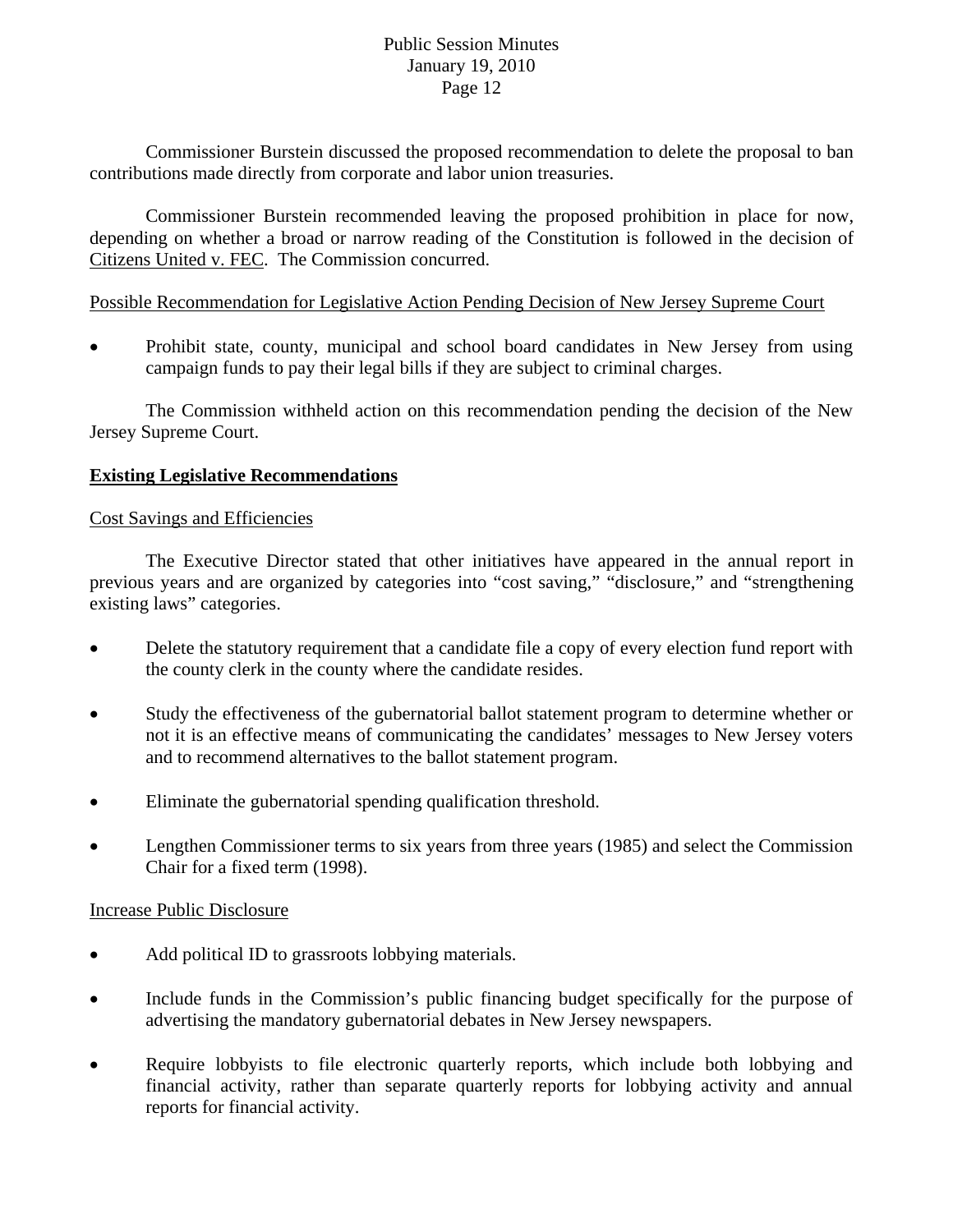- Study the impact of increasing the number of required debates for publicly-financed candidates from two to three in the primary and general elections (Recommendation for study 2005).
- Study expansion of lobbying reporting requirements to include activity of outside governmental affairs agents hired by public entities.

Strengthen Campaign Finance, Personal Financial Disclosure and Lobbying Laws

- Reduce the annual contribution limit to county political party committees to conform to the limit for State political party committees.
- Enhance penalties for impermissible use of candidate committee funds.
- Conform the penalty provisions of the Personal Financial Disclosure law to the Campaign Reporting Act.
- Require disclosure of occupation and employer information for contributions from individuals in the aggregate in excess of the \$300 disclosure threshold on reports filed by an Inaugural event committee.
- Include in the definition of "candidate" all appointees to fill vacancies for elected offices.
- Increase the penalties for public financing violations to conform to penalties applicable for other Campaign Reporting Act violations because the public financing penalty amounts have not been changed since 1974.
- Conform the penalty provisions of the Lobbying Disclosure law to those of the Campaign Reporting Act.
- Ban the use of partnership funds for the purpose of making contributions.
- Provide for uniform disclosure of gifts, reimbursements, and honoraria of over \$250 in a calendar year and require disclosure of their value and a description of the article if other than cash.
- Prohibit a political committee or continuing political committee from containing in its name the name of a candidate or officeholder.
- Amend the 48-hour notice requirement for continuing political committee expenditures to require that notices be filed for expenditures made in municipal, school, and special elections, as well as primary and general elections.
- Increase the penalties for public financing violations to conform to penalties applicable for other Campaign Reporting Act violations because the public financing penalty amounts have not been changed since 1974.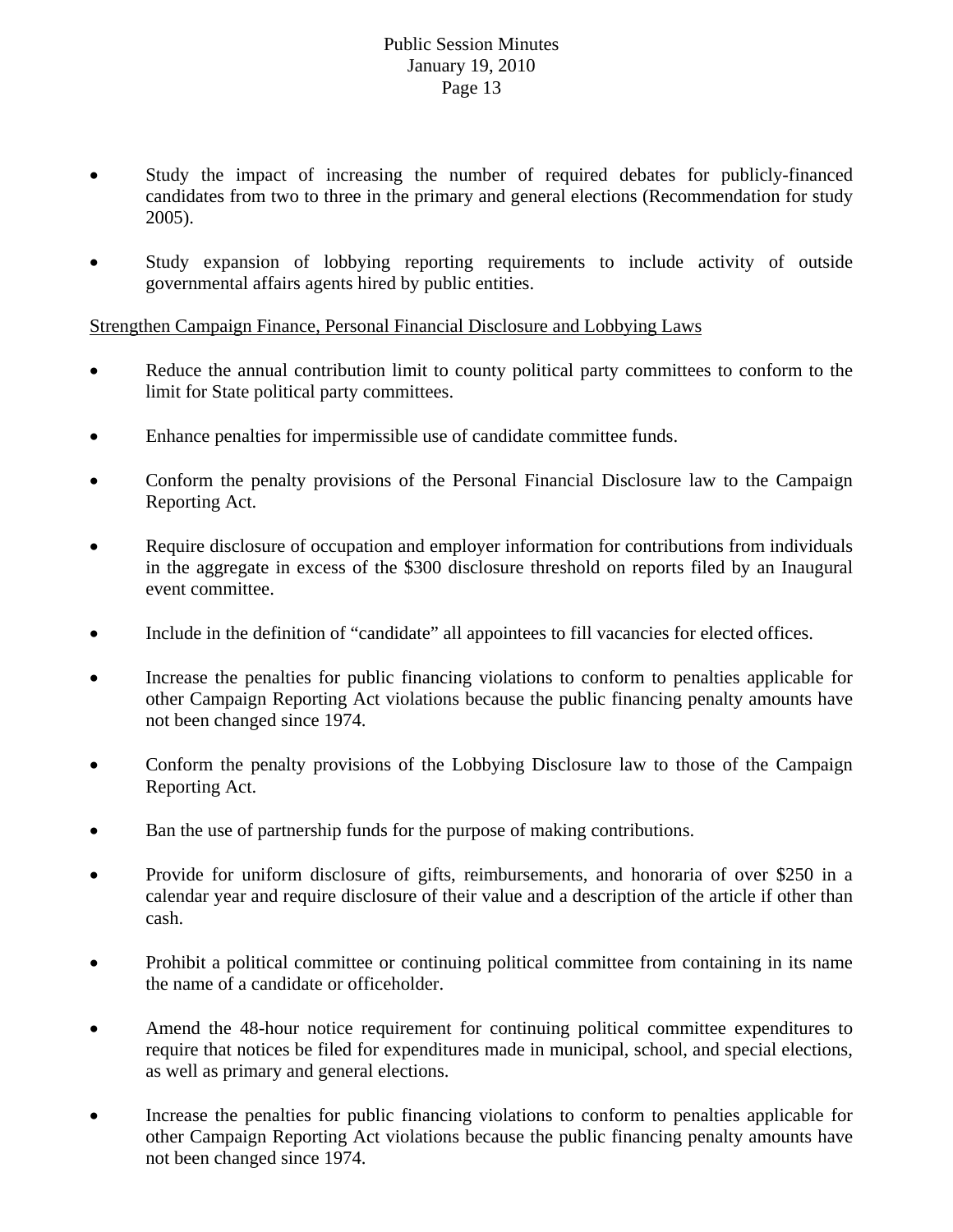Require that the name given to a candidate's campaign depository account contain the name of the candidate.

The Commission agreed to keep the remaining recommendations from previous year intact.

Commissioner Burstein proposed that more attention be given to the ballot statement issue.

 Chair English asked for more information concerning the recommendation to eliminate the gubernatorial spending qualification threshold.

 Special Programs Director Amy Davis replied that the current regulation requiring committees to spend a minimum amount of funds by a set date forces committees to approve contracts before they can accurately ascertain their needs.

The Chair asked how the regulation came about and for what purpose.

 Director Davis replied that the intent of the regulation was the idea that ability to raise money was indicative of the viability of a candidate.

 The Executive Director stated that requiring a committee to commit to spending may interfere with a campaign plan.

 Legal Director Hoekje stated that the viability threshold is also used to determine who may participate in debates.

Chair English asked Deputy Director Donohue for his thoughts on the matter.

The Deputy Director replied that the issue required more study.

Chair English suggested that the issue be revisited at a later time.

 Executive Director Brindle suggested that this was an issue that could be discussed at the gubernatorial public financing public hearing in April.

#### 7. Resolution to go into Executive Session

 On a motion by Commissioner Burstein, seconded by Commissioner Saunders and passed by a vote of 3-0, the Commission resolved to go into Executive Session to discuss anticipated litigation, which will become public as follows:

- A. Final Decision Recommendations in violation proceedings which will not become public. However, the Final Decisions resulting from those recommendations will become public not later than seven business days after mailing to the named respondents.
- B. Investigative Reports of possible violations, which reports will not become public. However, any complaint generated as the result of an Investigative Report will become public not later than seven business days after mailing to the named respondents.